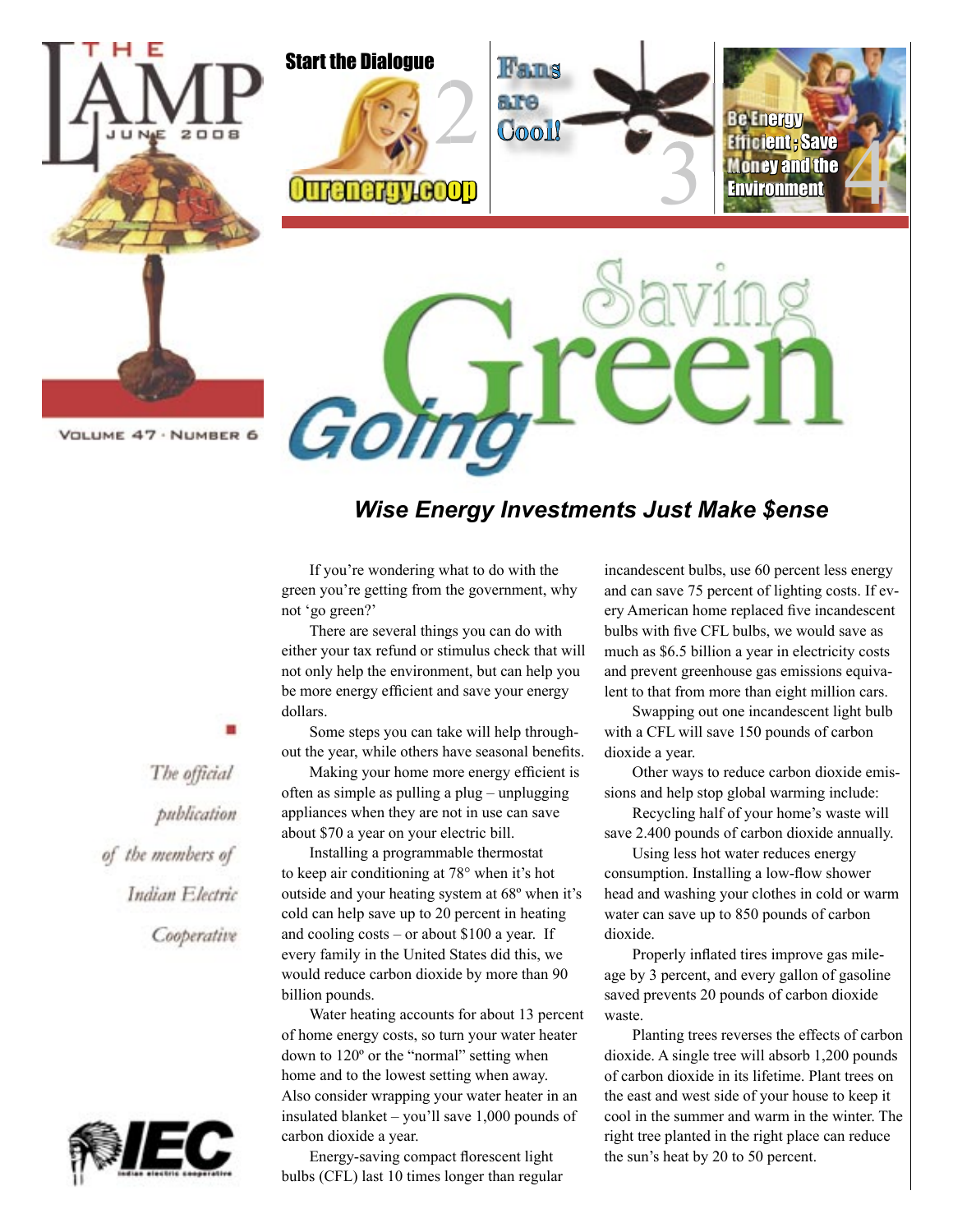### Technology is Key in Keeping the Lights On Cowboy Hats & Hard Hats

Right now, there are a lot of "whatifs" surrounding electric power. As a nation, we need to add more generating resources to meet growing electric consumption.

As your provider of safe, affordable, and reliable power, it's our job to make prudent, long-term energy decisions that will benefit you and the communities we serve for decades to come. But today those decisions are mixed up with politics like never before. Every question of supplying power is being impacted by the debate surrounding how best to meet climate change goals. Policy limiting carbon dioxide emissions is becoming more likely, although specifics are still up in the air.

Massive investments in new technology will be required –and soon – to find a balance in meeting both our energy and climate change goals. The Electric Power Research Institute estimates it will take a research investment of \$1.4 billion a year from now until 2030 to develop new technology such as carbon capture and storage for our power plants.

Once we add this advanced technology to the equation, we can develop power plants that burn coal and isolate carbon dioxide emissions. The gas can then be compressed and pumped for permanent storage deep underground. Many experts believe that with the right financial commitment from the federal government, cost-effective carbon capture and storage technology could become commercially available around 2020.

But this is just one potential piece of the puzzle, and until our elected officials

### Start the Dialogue

Indian Electric Cooperative has joined the nationwide co-op campaign to make Congressional delegates and other elected officials aware of how certain issues could impact rural consumers. While climate change legislation and renewable energy research are important topics that deserve attention, electric co-ops want to be sure legislative decisions surrounding these issues will not increase rates for co-op members. Your help is needed.

Please visit **ourenergy.coop** to start the dialogue with your elected officials. Be sure to ask your elected

**INDIAN ELECTRIC COOPERATIVE, INC.**

agree to increase the necessary funding, uncertainty remains. by Jack Clinkscale, General Manager

At Indian Electric, we are dedicated to keeping you supplied with reliable and affordable electricity. We are, with electric cooperatives across the country, engaged in a grassroots campaign called "Our Energy, Our Future" to start a dialogue with lawmakers about critical questions such as technology's role in our energy future.

officials these questions:

**■ What is your plan to make sure we have enough electricity in the future?**

■ What are you doing to fund **the research to make emission-free electric plants affordable?**

■ How much is this going to **increase my electric bill, and what will you do to make sure it is affordable?**

**Office Hours** 7:30 a.m. – 4:00 p.m. (Monday - Friday) (918) 358-2514 www.iecok.com

**To Report an Outage** (918) 358-2514 or 1-800-482-2750

**To Report Meter Readings**  (918) 295-9520

#### **Board of Trustees**

| <b>Greg Fielding, President</b>        | District 8        |
|----------------------------------------|-------------------|
| Wanda Foster, Vice-President           | District 5        |
| Berry Keeler, Sec.-Treas.              | <b>District 3</b> |
| Loris Peckenpaugh - Ass;t. Sec.-Treas. | District 6        |
| <b>Robert Burk</b>                     | <b>District 1</b> |
| Mike Spradling                         | <b>District 2</b> |
| <b>Bill Boone</b>                      | <b>District 7</b> |
| <b>Jim Hadlock</b>                     | District 9        |
|                                        |                   |

Jack Clinkscale, General Manager Kay Rabbitt-Brower, Editor

*The Lamp* (USPS 942-940) is published monthly by Indian Electric Cooperative, Inc., P.O. Box 49, Highway 64 Southeast, Cleveland, Oklahoma 74020 for the interest of its membership. Subscription price was \$0.17 per month in 2004. Periodical postage paid at Cleveland, Oklahoma and additional mailing offices.

- Postmaster: Send address changes to The Lamp, P.O. Box 49, Cleveland, OK 74020.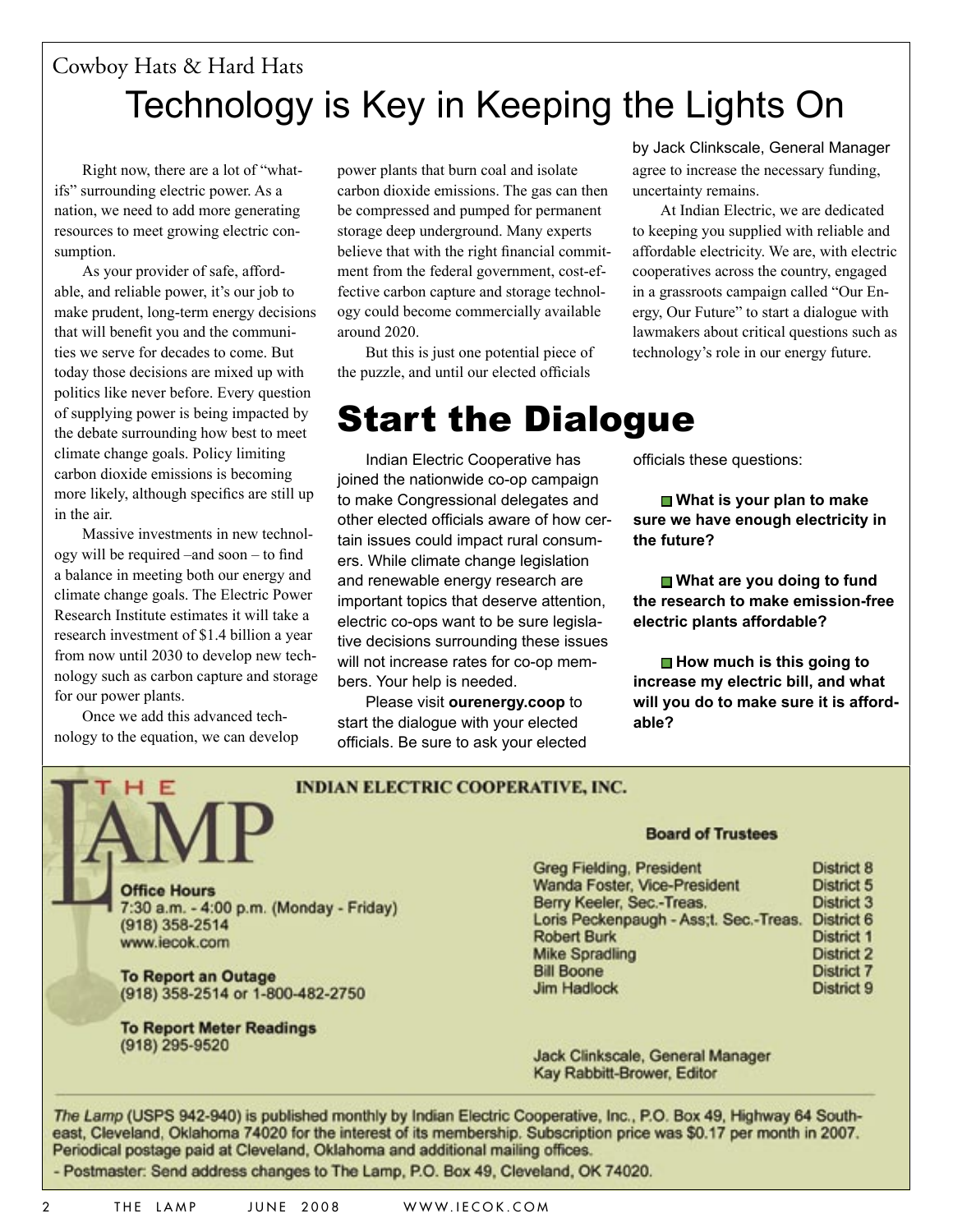# Fans are Cool!

#### Stay Cool and Save Energy When You Use Your Ceiling Fans

Stirring the air in your home can keep you comfortable and save energy at the same time.

Circulating fans include ceiling fans, table fans, floor fans, and fans mounted to poles or walls. These devices create a wind chill effect that will make you more comfortable in your home, even if it's cooled by natural ventilation or air conditioning. Ceiling fans are considered the most

effective of these fans.

If you use air conditioning, a ceiling fan will allow you to raise the thermostat setting about 4° Fahrenheit with no reduction in comfort. In temperate climates, or during moderately hot weather, ceiling fans may allow you to avoid using your air conditioner altogether. Install a fan in each room that needs to be cooled during hot weather.

Ceiling fans are only appropriate in rooms with ceilings at least eight feet high. Fans work best when the blades are seven to nine feet above the floor and 10 to 12 inches below the ceiling. Fans should be installed so the blades are no closer than eight inches from the ceiling and 18 inches from the walls.

Larger ceiling fans can move more air than smaller fans. A 36- or 44-inch diameter fan will cool rooms up to 225 square feet, while fans that are 52 inches or more should be used in larger rooms. Multiple fans work best in rooms longer than 18 feet. Small- and medium-sized fans will provide efficient cooling in a four- to six-foot diameter area, while larger fans are effective up to 10 feet.

A larger blade will also provide comparable cooling at a lower velocity than a smaller blade. This may be important in areas where loose papers or other objects will be disturbed by a strong breeze. The fan should also be fitted to the aesthetics of the room—a large fan may appear overpowering in a small room.

A more expensive fan that operates quietly and smoothly will probably offer more trouble-free service than cheaper units. Check the noise ratings, and, if possible, listen to the fan in operation before you buy it.

When buying window fans, look for the ENERGY STAR® label. Fans that earn the label move air 20-percent more efficiently, on average, than standard models.

Energy Efficiency

*Tip of the Month*

A combination of proper insulation, energyefficient windows and doors, shading, and ventilation will usually keep homes cool with a lower amount of energy use in all but the hottest climates.

Source: U.S. Dept of Energy

**IEC offices will be closed Friday, July 4 in honor of Independence Day.**

**Please call (918) 358-2514 or 1-800-482- 2750 to report an outage.**